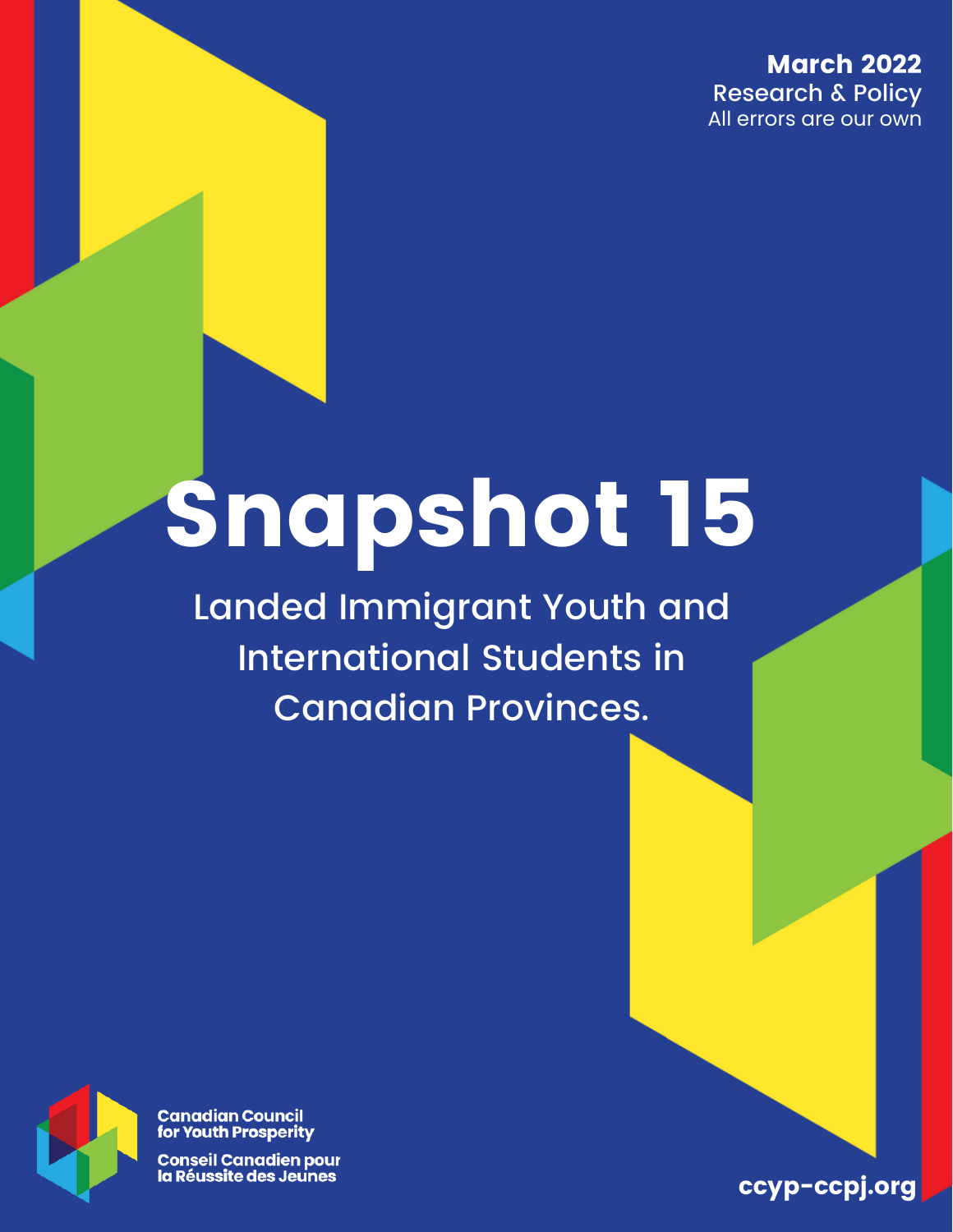## Snapshot 15 Summary

- Immigration is the source of growth in Canada's youth population.
- Small provinces like PEI experienced higher growth in landed immigrant youth than the large provinces like Ontario or Quebec,
	- o In fact, PEI grew the most in terms of landed immigrant youth compared to other provinces,
	- PEI also had the highest growth in Canadian born youth (unlike other provinces)
	- o International students were a very significant contributor to PEI's landed immigrant youth population
	- A similar process in the other Maritimes.
- Although a small share of 19-29-year-olds in Canada, international students have been increasing in importance as a source of landed immigrant youth since 2018.
- In terms of sheer numbers, Ontario has the largest youth population, landed immigrant youth population, AND international student population at 2.9 million, 609,201 (February 2022) and 292,240 (2021) respectively.
	- However, between 2022 and 2018, Ontario ranked 8 out of 9 in landed immigrant youth growth. Its share of international students actually declined in 2021 compared to 2018 as international student growth was higher in other provinces.
- Ontario processed the most international student applications for permanent residency prior to the pandemic in 2018 and in 2021, during the pandemic.
	- However, international students as a pool for potential landed immigrants in Ontario is small.
- Small provinces like Saskatchewan draw on their international student pools for potential immigrants. Large provinces like Ontario do not do that in a significant way.

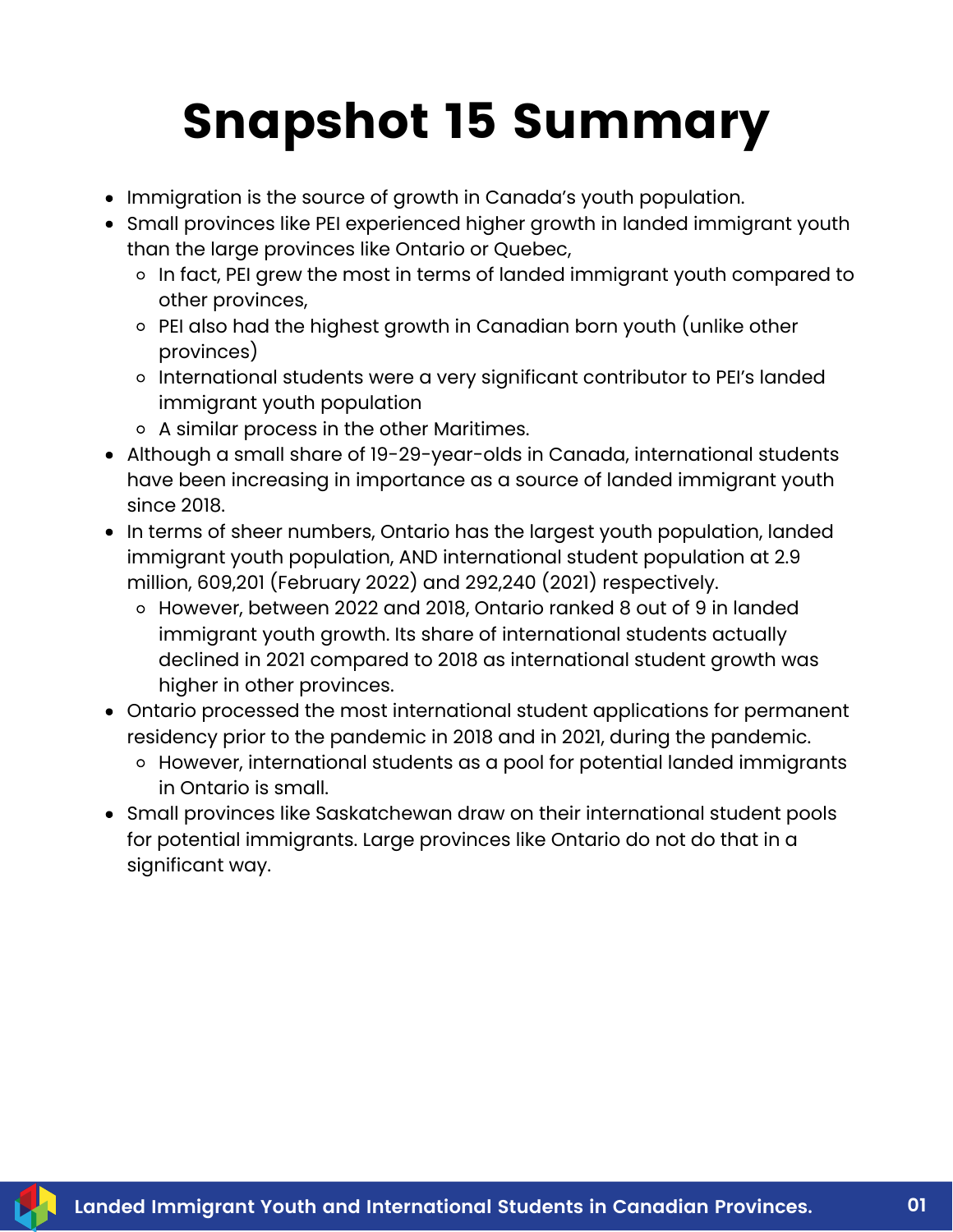#### Landed immigrant youth are approximately 18% of 15-29 year olds in Canada.

Landed immigrant youth are 15-29 year-olds who are not born in Canada, arrived in Canada as either, permanent residents or transitioned to permanent residency from another entry status (international students, temporary foreign worker, refugee status, etc). Landed immigrant youth include youth who may presently be [naturalized](https://www.canada.ca/en/services/immigration-citizenship/helpcentre/glossary.html#naturalization) Canadians but had previously been on landed or permanent resident status.

Landed immigrant youth could have arrived with their families or independently into Canada.

#### How many?

As of February 2022, there were 1.3 million landed immigrant youth in the age range of 15-29 years in Canada. Canadian-born youth numbered 5.8 million as obtained from the Labour Force Survey microdata for that month.

#### A point of note:

We are using seasonally unadjusted monthly data from the LFS to provide us with the most current estimates of population totals, we realize that there are small differences between monthly population figures put out by the Labour Force Survey public use microdata, arising from survey design. The non-seasonality of population figures allows us to use the selected months and years in the LFS for only an approximation of annual figures. For the most part, we have used the monthly figures to determine change overestimates but there are a few places in the following document where we use these data as proxies for annual figures for the aforementioned reason."

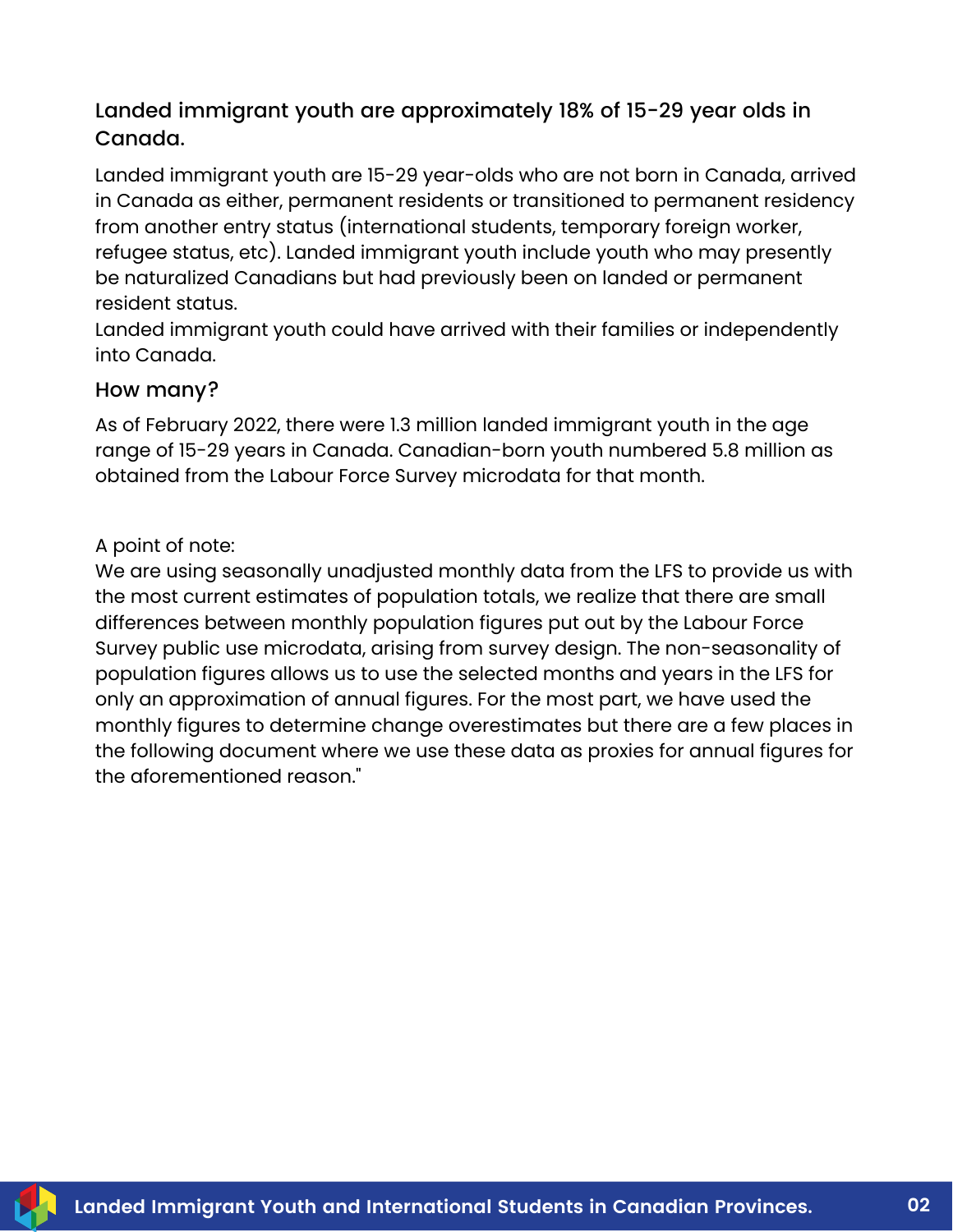

#### **Growth in Canada's youth population comes from immigrant youth**

*Source: Calculated from LFS microdata*

There were 5.7 million Canadian-born youth and 1.1 million landed immigrant youth in Canada in February 2018. By February 2022, there were 1.3 million landed immigrant youth, a 13% increase over 5 years. Naturally, the growth rate of Canadian-born youth was very low, a mere 0.2% increase over the same period. All growth in the youth population came from the immigration of youth.

#### **Which provinces did immigrant youth go into?**

*Figure 2*



#### *Source: Calculated from LFS microdata*

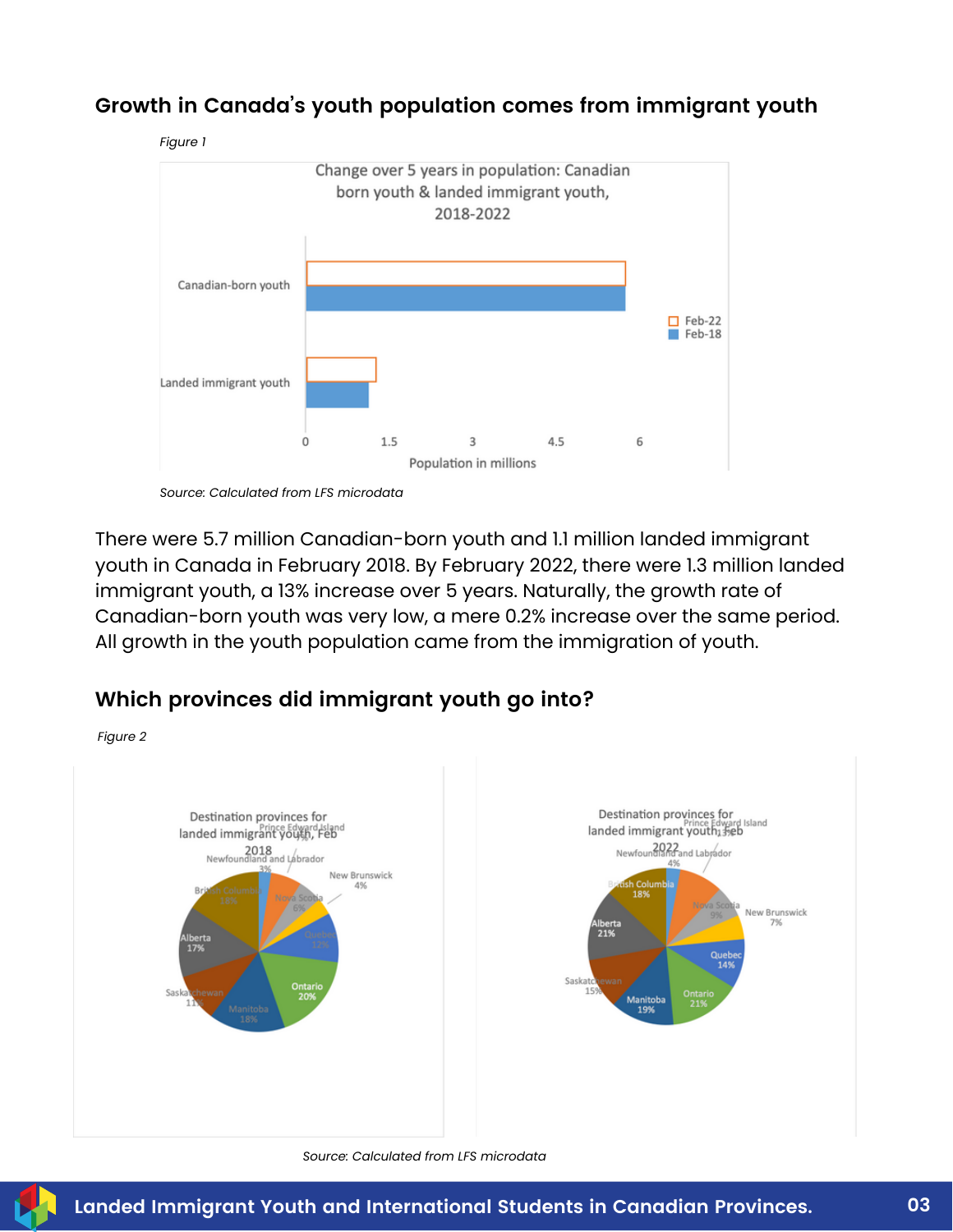The number 1 destination province for landed immigrant youth is Ontario. Runner up by Feb 2022 was Alberta, where landed immigrant youth formed 21% of youth in the 15-29 age category, up from 17% in Feb 2018. British Columbia ceded its second place to Alberta, falling to the third-largest destination province for landed immigrant youth. Quebec retained its fourth-place position during this 5 year period. Notably, the Atlantic provinces together (Newfoundland & Labrador, Prince Edward Island, Nova Scotia, and New Brunswick) where landed immigrant youth comprise 20% of their youth population in Feb 2018, saw their combined share rise to 33%, the highest share yet amongst all provinces by Feb 2022. Except for British Columbia, every province in Canada received more landed immigrant youth.

### **PEI more than doubled its landed immigrant youth population AND it also attracted the most Canadian born youth amongst all the provinces**



*Source: Calculated from LFS microdata*

PEI went from a landed immigrant youth population of 1,921 in Feb 2018 to 4,209 by Feb 2022. Its' Canadian born youth numbered 24,675 in Feb 2018, but by Feb 2022, it grew unlike other provinces to 28,903 youths. It is likely that this is also the result of in-migration of Canadian youth from other provinces.

The relatively high growth in landed immigrant youth likely happened because of the Atlantic provinces pursuing immigration policies in response to their relatively small youth populations and aging demographics.

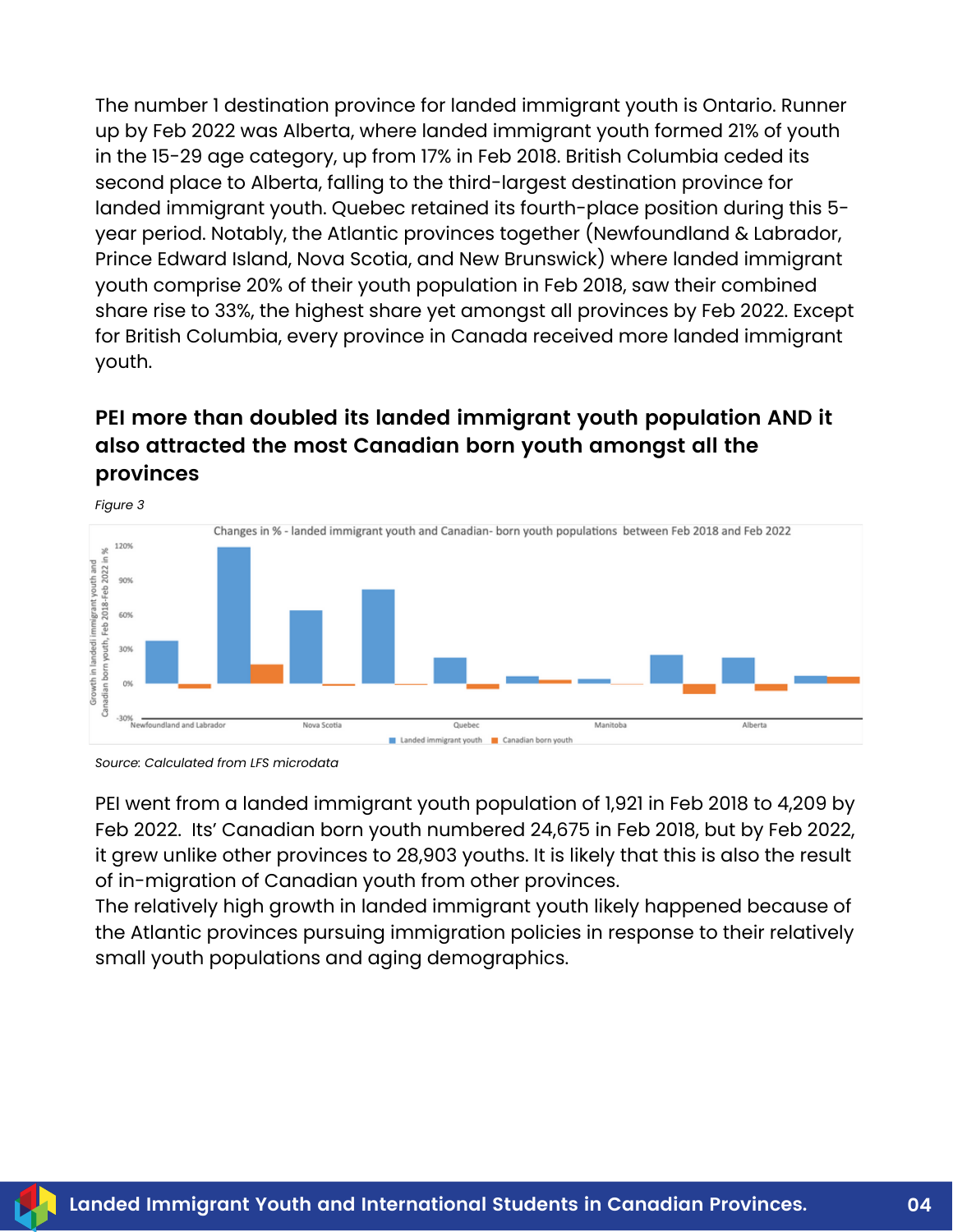#### **Small provinces like PEI experienced higher growth in landed immigrant youth than the large provinces like Ontario or Quebec**



*Source: Calculated from LFS microdata*

Intuitively, provinces with relatively small youth populations likely encouraged landed immigrant youth to settle in as seen from both figures 3 and 4. The dashed blue line above indicates the relationship or correlation between provincial size in terms of youth population initially, and the extent to which they grew in terms of their landed immigrant youth. The smaller the province's Canadian-born youth population, higher the growth in landed immigrant youth. The larger the province's Canadian-born youth population, the lower the growth in landed immigrant youth. Hence the scatter plot supports the bars in Figure 3 that shows that provinces like PEI and New Brunswick, (the smaller provinces in terms of youth population), experienced the largest growth in landed immigrant youth.

#### **International students as landed immigrant youth?**

We obtained data from the Immigration, Refugees and Citizenship Canada (IRCC) open data base on international students (temporary residents on a study permit) who transitioned to landed immigrant status in each province in 2018 onwards and up to 2021. Due to their international student status and very possibly studying in Canada at the post-secondary levels, the vast majority of them on study permits were in the 19-29 age range [1]. The data from IRCC is not longitudinal and is just aggregate study permits granted per year, by province. Hence, we cannot determine an actual transition rate of achieving permanent residency from international student status nor confirm that those who transitioned to

<sup>[1]</sup> There is a small minority of international students who arrive in Canada on study permits for secondary education, who also are in the 15-19 age range. Due to their relatively small numbers, we do not focus on them here.

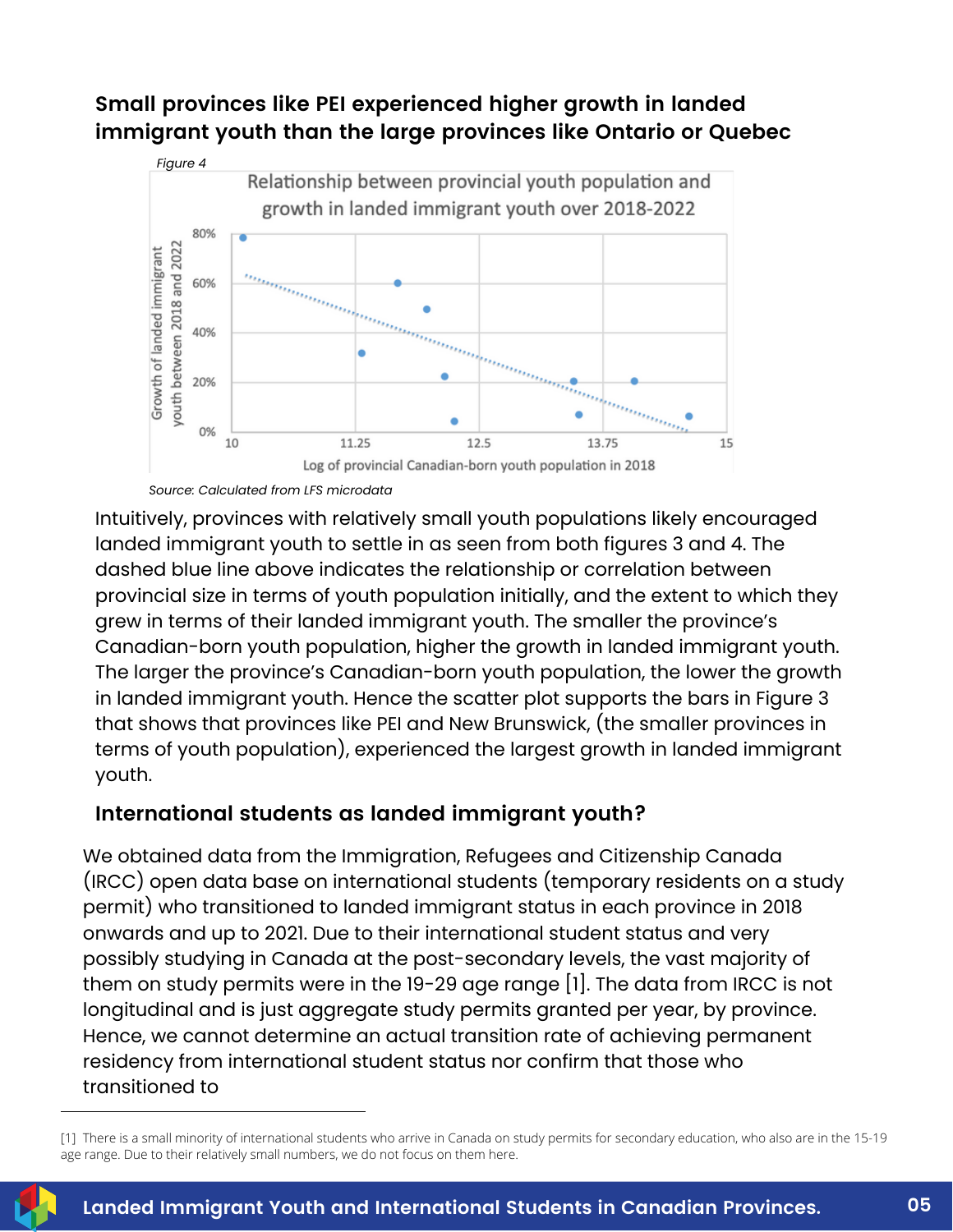landed immigrant status from prior study permits still remained in the youth category. On reviewing a paper based on the Longitudinal Immigration Database [2], we see that the highest rate of transition from study permit visas to permanent residency status is in the first 5 years since the study permit was obtained with a peak at year 3 (or year 4 in one case) after arrival into Canada on a study permit. Hence, we assumed that it was likely that those international students who did achieve permanent residency could be classified as youth.

In 2018, 10,950 landed immigrants were previously on a study permit Canadawide. That number doubled by 2021 to 22,670 landed immigrants who were previously international students. There was a sharp decline in 2020 due to the pandemic when IRCC issued only 7750 permanent residency permits. Nonetheless, landed immigrants who transitioned from international student status comprised approximately 2.5% of landed immigrant youth in 2021, up from 1.3% in 2018.

#### International students and landed immigrant youth in Canada's provinces

We have calculated the share of landed immigrant youth in each province from 2018-2021, who entered Canada on a study permit i.e., were international students in previous years. The Maritime provinces lead the way with respect to having the largest shares of landed immigrant youth who were previously international students, because they are also the provinces with the highest median age of population in Canada. Public policy for the Maritime provinces is about attracting youth residents. For the largest provinces like Ontario and Quebec, landed immigrants who were previously international students form the smallest pools for landed immigrant youth, because these are significant destinations for immigrants in general across all age groupings and immigrant class [3]. The chart below illustrates those features of the data.

<sup>[3]</sup><https://www150.statcan.gc.ca/n1/pub/91-215-x/2021001/sec1-eng.htm>



<sup>[2]</sup> https://www150.statcan.gc.ca/n1/pub/36-28-0001/2021006/article/00002-eng.htm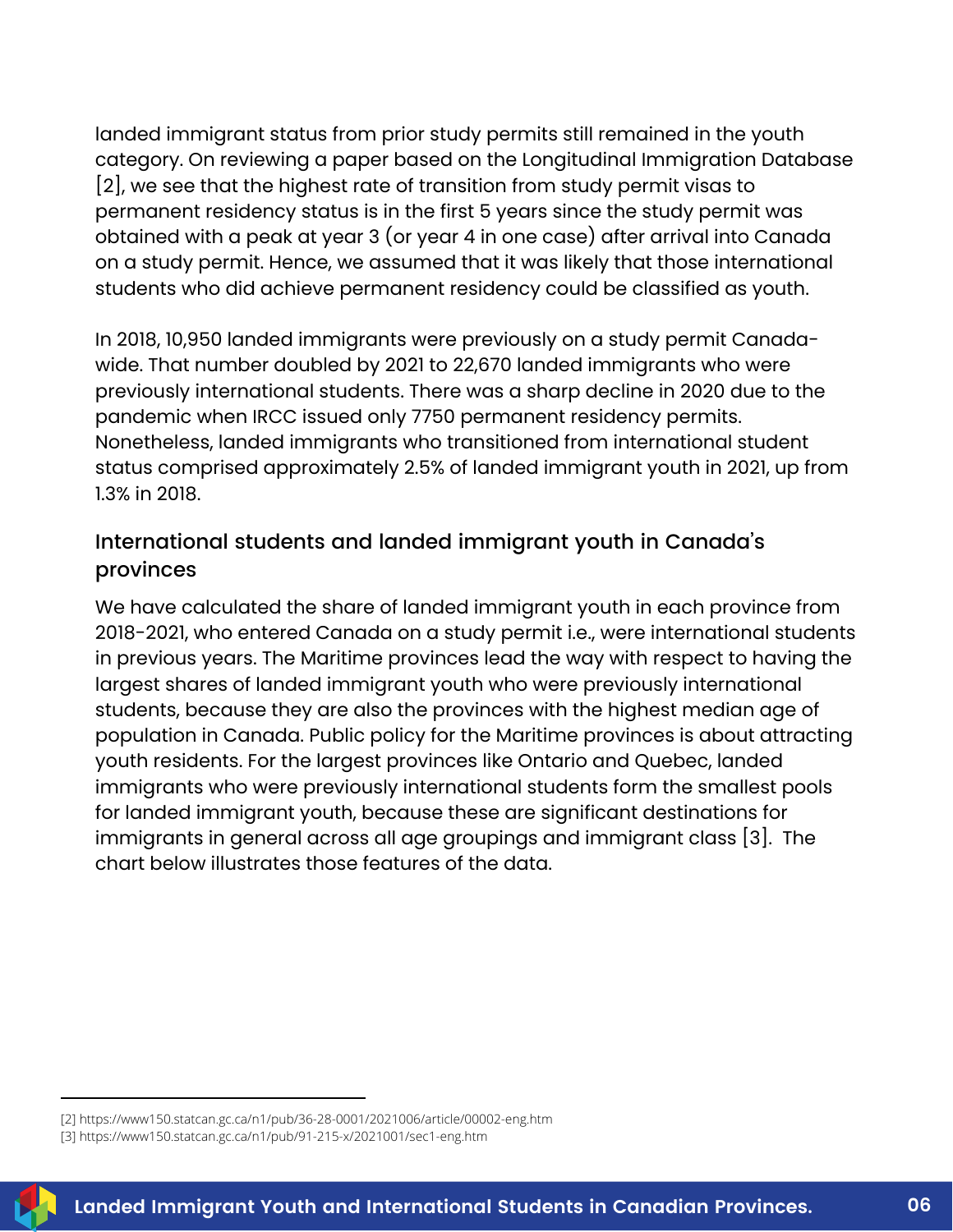



Source: LFS data and IRCC data on Study Permit Holders by Destination of Study and Year Permits became *Effective*

The year 2020 was a crisis year for study permits for permanent resident transition due to an all-stop arising from the Covid-19 pandemic. However, the share of actual landed immigrants (youth or otherwise) who transitioned to permanent residency status from previous study permits is still rather small as the chart above indicates, even before the pandemic began.

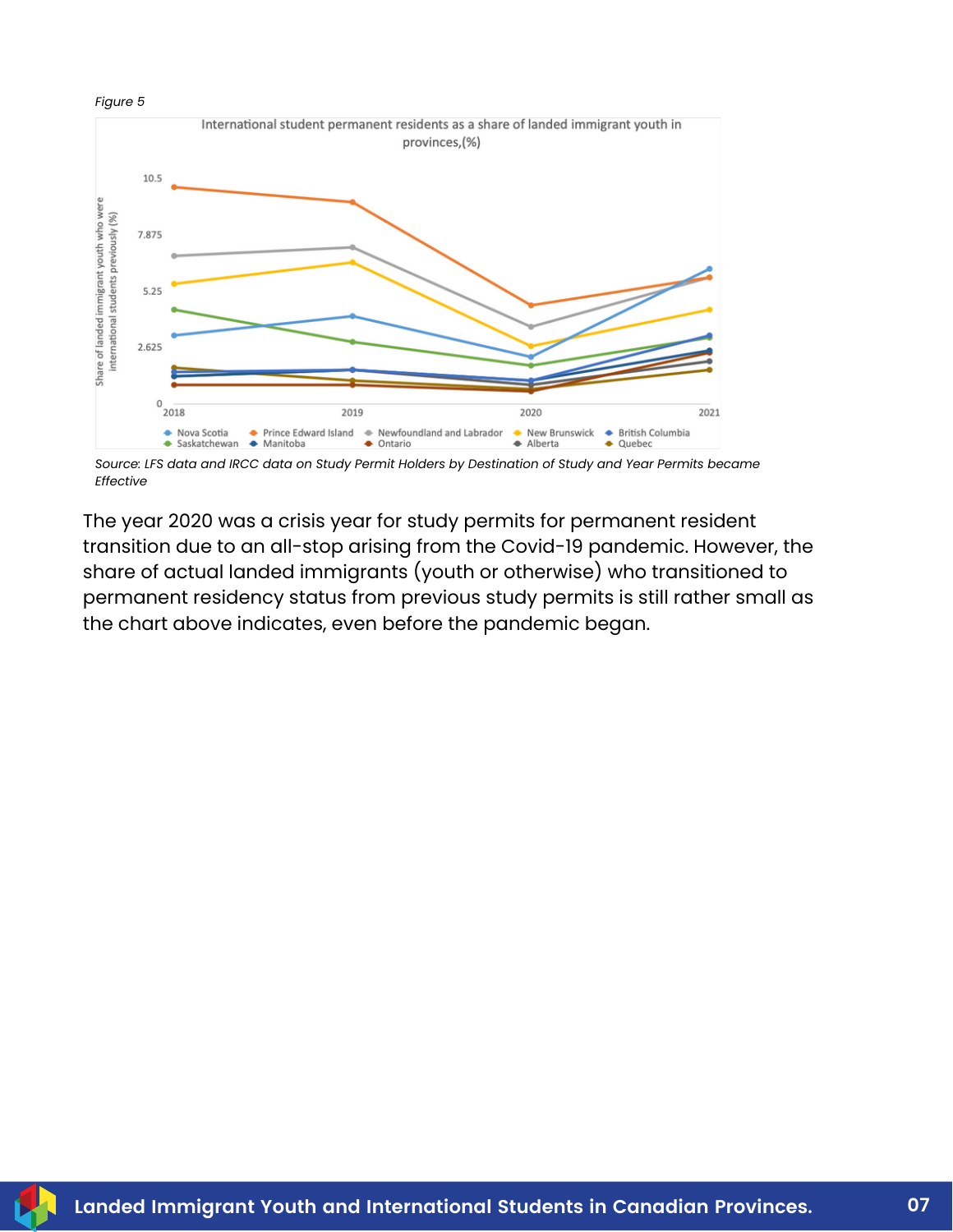#### International students and landed immigrant youth in Canada's provinces

*Figure 6*



*Source: IRCC data on Study Permit Holders by Destination of Study and Year Permits became Effective*

Between 2018 and 2021, every province experienced an influx of international students, but Quebec and the Maritimes had the largest increases in study permits, with Quebec leading the way. However, that does not mean that Quebec is the largest recipient province for international students. It comes in third place after Ontario and British Columbia which together comprised 68% of international study permits in 2021, down from 72% in 2018. Essentially, Quebec was the only province that substantially grew their international students as a pool for immigrants relative to all other provinces that remained stagnant in terms of their shares or declined in their shares. While the Maritimes also had a relatively large increase in international students over 2021-18, that growth was not large enough to increase their relative percentage shares of total study permits issued in Canada between 2021-18.

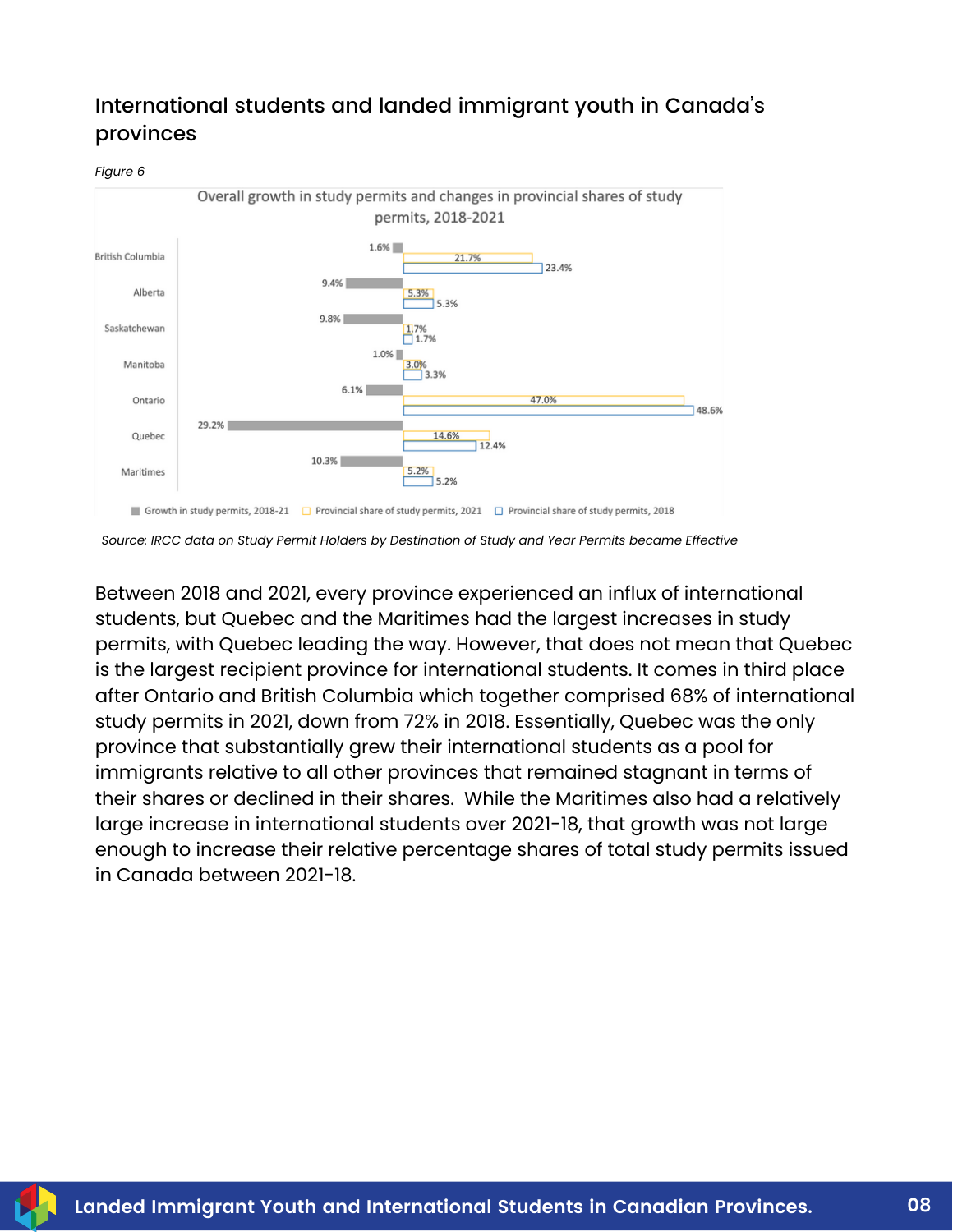#### Ontario leads the way in processing of study permits to permanent residents in 2021

*Figure 7*



*Source: IRCC data on Study Permit Holders by Destination of Study and Year Permits became Effective*

Ontario, followed by Quebec and then British Columbia, were the destination provinces for international students turned permanent residents. However by 2021, while Ontario remained the leader in transitions of international students to permanent residents, BC superseded Quebec. Although Quebec had the highest growth of international study permits issued between 2018 and 2021, the transition of previously international students to permanent immigrants was less than Ontario's.

The four largest provinces expectedly were able to transition the most international students to permanent residents between 2018 and 2021. This is likely due to these provinces having the most job opportunities. A word of caution: these aggregate numbers appear small, 10,950 in Canada in 2018 and then just 22,670 in 2021. This is because these are only those international students who directly transitioned to permanent residency. There are international students who moved to work permit status and then became permanent residents. However, work permit holders include others who have directly moved to Canada for work, not necessarily study and then work. Hence, we do not include them here.

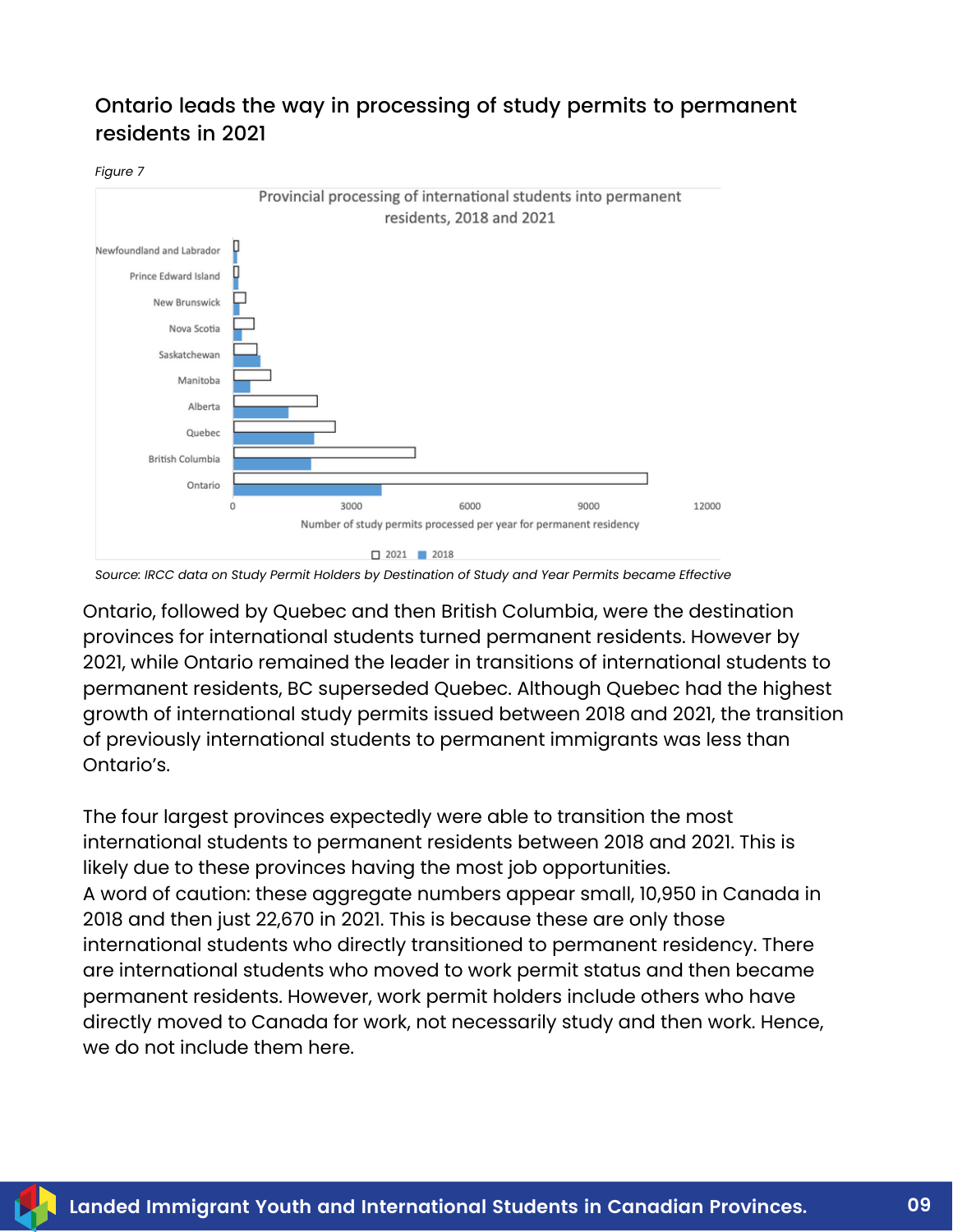#### In 2021 however, Alberta processed the most international students who entered Alberta three years earlier on study permits.



*Source: IRCC data on Study Permit Holders by Destination of Study and Year Permits became Effective*

While Ontario has been the province with the most study permit-to-landed status transitions, we need to determine the processing of international students to permanent status, depending on the provincial intake of international students.

We assume a 3-year lag between entering the country on study permits and transitioning to landed status because we are only looking at those who transitioned from a study permit directly to permanent residency and the minimum term requirement to qualify for residency is three years. In 2018, 10,940 international students transitioned to permanent residency in Canada, out of 219,540 international students in Canada at that time who could have applied for landed status or a rate of 5%. By 2021, IRCC approved 22,622 international students for residency out of a pool of 354,010 potential international student applicants in 2018. In 2021, the share of approvals of international students who entered Canada 3 years earlier went up to 6.4%.

When we take the intake of potential applicants into account, Alberta leads the way in 2021, followed by Saskatchewan and New Brunswick. The same set of provinces were at the forefront in 2018 in the processing of international students who arrived in 2015. They had the highest percentage of shares or